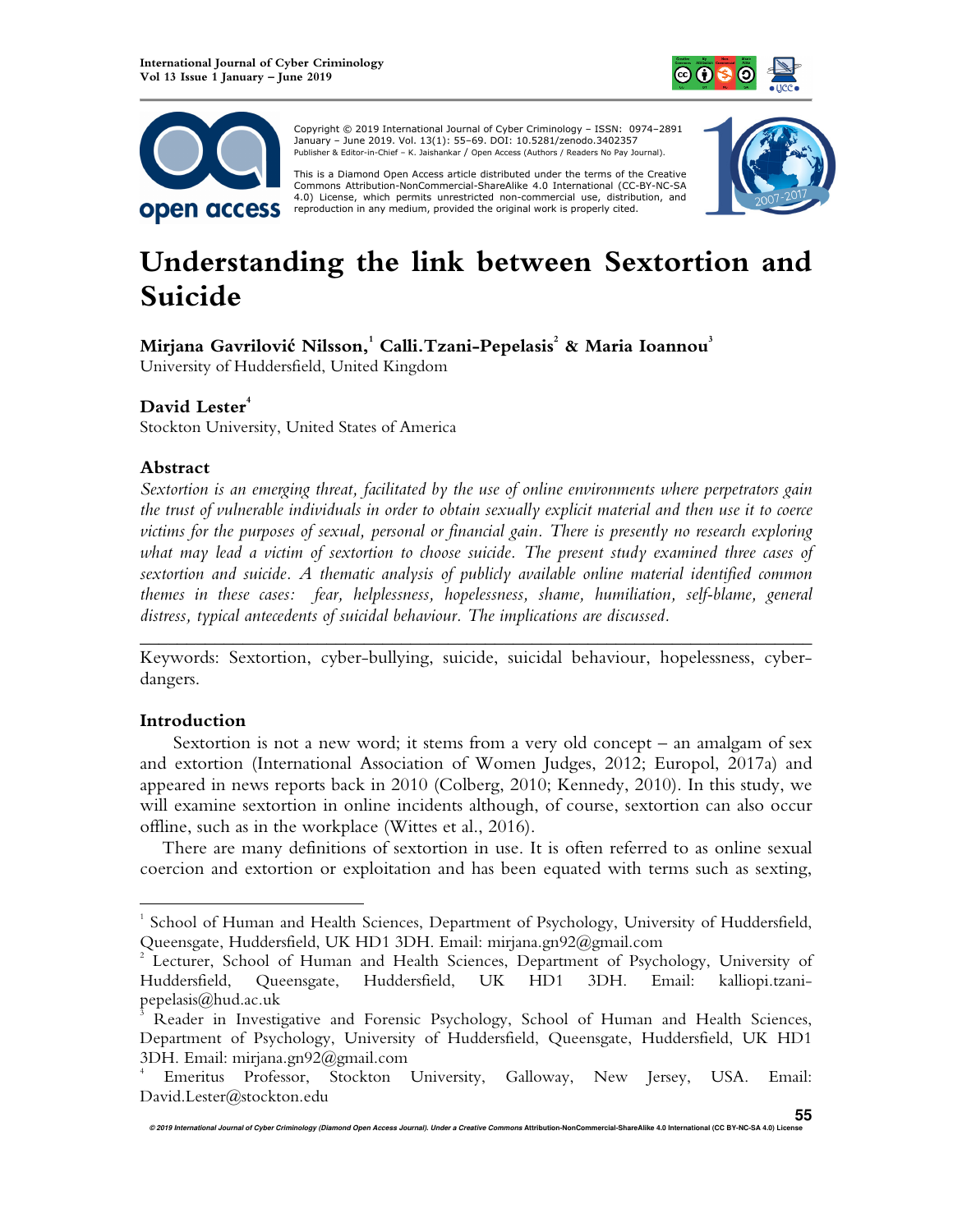non-consensual sharing of sexual images, online blackmail and revenge pornography (Wolak & Finkelhor, 2016; Wolak, Finkelhor, Walsh & Treitman, 2016). Humelnicu (2016) defined it as a form of "sexual exploitation through blackmail" involving the threat to publish sexually explicit pictures, if the targeted individual does not fulfil certain demands, such as sending more pictures to paying money. Although Europol (2017a) discourages the use of the term saying the term is too ambiguous, agencies such as Interpol, FBI and the National Crime Agency (NCA) all use the term sextortion.

Legally speaking, there is no crime called sextortion. Prosecutions involving sextortion are usually made under different offenses such as hacking, blackmail, child pornography, harassment, extortion, stalking and privacy violations, which can result in disproportionate and unfair sentencing for perpetrators (Wittes et al., 2016; Wolak et al., 2018).

# **Review of Literature**

With today's young people embracing technological advances at an unprecedented rate, perpetrators specifically target those who often post personal content online and undertake live-streaming video activity (FBI, 2015). The prevalence of social networking as a means of communication has created space for increasing cyber threats targeting vulnerable young people (Açar, 2016; Livingstone & Smith, 2014). Sextortion, can have a devastating effect on those targeted and ultimately lead them to commit suicide (NCA, 2018), and many others may experience adverse emotional and psychological consequences (Wolak & Finkelhor, 2016).

According to the Federal Bureau of Investigation (FBI), there has been a sharp increase in sextortion against young people in the USA, becoming one of the leading dangers online (Lynch, 2016; U.S. Department of Justice, 2016). The National Crime Agency (NCA) reports a similar increase in the UK where the number of sextortion cases increased threefold from 2015 to 2017. However, the real number of those falling victim to online sextortion is thought to be much higher as victims fail to report such incidents to the authorities (NCA, 2018). Sextortion cases are also appearing in various parts of Asia. In Indonesia, Dipa (2018) reported on victims across Indonesia as well as Saudi Arabia. In Hong Kong, Chan (2013) reported a seven-fold increase in cases in early 2013, in comparison to 2012.

Sextortion most commonly occurs via social networking sites, messaging applications and video chats. In their survey, Wolak and Finkelhor (2016) reported that for 54% of respondents, sextortion occurred on social media networks, such as Facebook or Instagram followed by 41% being sextorted on messaging platforms such as Snapchat, and 45% of respondents reported contact on more than one platform. In the 78 cases studied by Wittes et al. (2016), 91% of the cases occurred on social media, with the majority of victims being under 18.

Wolak et al.'s (2018) survey reported 27% of minors had endured threats for more than six months followed by 17% who had endured threats for less than a week. Wolak and Finkelhor (2016) reported perpetrators carrying out their threats in 44% of cases, most often by posting the images obtained online, sending them to people that knew the respondent or posting fake images that appeared to depict them. In 60% of cases of online perpetrators who had carried out the threats also stalked the respondents online.

Various motives for why perpetrators resort to online sextortion have been proposed. For example, in NCEMC'S (2016) study, three primary motives were identified: to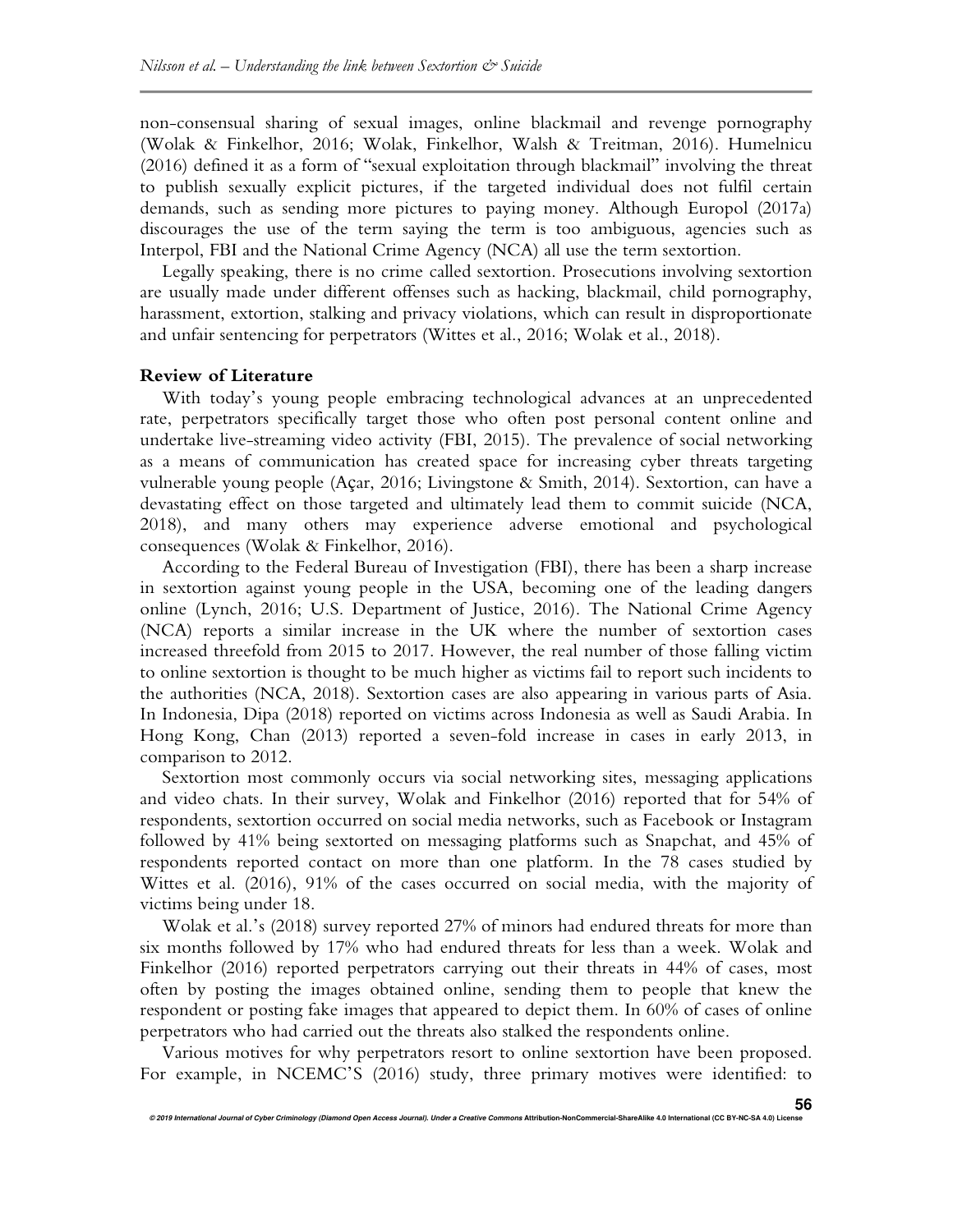

acquire more sexually explicit material (78%), to obtain money or goods (7%) or to have sex with the victim (5%). Wolak and Finkelhor (2016) found that the majority of respondents (51%) indicated the perpetrator wanted additional sexual images or videos whilst 24% reported the perpetrator wanted to have sex and only 9% wanted money. In contrast to these figures, the majority of news coverage presents sextortion as means to extract money from victims (e.g. Cramb, 2014; Marsh, 2017; Tharoor, 2014), which indicates a rise in organised sextortion crime (NCA, 2018). Determining a perpetrator's profile is not easy as technology allows perpetrators to remain anonymous and use deceptive strategies to commit their crimes.

Children and adolescents are the most vulnerable as they are easily manipulated due to their willingness to post personal content online making them easy targets (Humelnicu, 2016). The most common victims tend to be female although males have also frequently been victimised (Wittes et al. 2016; Wolak et al., 2018). So far only a small number of victim characteristics and risk factors have been cited (Europol, 2017b):

- Frequent use of social networks and other online communication methods, particularly mobile devices;
- Tendency to engage in risky online behaviour, i.e. uploading personal content, live-streaming video, web chatting and befriending strangers;
- Significant amount of time spent online every day;
- Comfortable engaging in sexual communications/interactions online;
- Naïve interpersonally (e.g. socially vulnerability, youthful neediness) or technically (online safety);
- Open to over-sharing, including self-generated sexual material;
- Absence of/poor parental control.

Wolak and Finkelhor (2016) documented victims suffering psychologically, with 24% seeking help with a mental health practitioner and 12% relocating to a new area as a result. Wolak et al. (2018) reported 29% of minors seeking help and 10% relocating due to fear of stalking, fear of the perpetrator hurting their family or due to sheer embarrassment of images being made public. The victims often enter a downward spiral of despair, social isolation and perpetual fear of the next demand or threat, which may eventually result in self-harm and suicide (Brody, 2015; Wittes et al, 2016). The shame and helplessness experienced by victims can make them reluctant to disclose the abuse and ask for help. Wolak et al. (2018) found that 50% of victims under 18 did not disclose the victimisation to a family member or friend, mostly due to shame and the fear of repercussions, while only 13% reported the victimisation to the police.

The majority of child sexual exploitation experts reviewed by Europol (2017a) affirmed that the child's ordeal had led them to engage in or threaten self-harm or suicide. The NCEMC (2016) review of Cyber Tipline reports saw one in three children engaging in self-harm or having attempted suicide. The NCA (2018) reported that five suicides in the UK had already been linked to sextortion. Sextortion is related to bullying, and research has consistently shown that cyber and offline bullying frequently results in suicidal thoughts, attempts and suicides (e.g., Hinduja & Patchin, 2010; Nikolaou, 2017).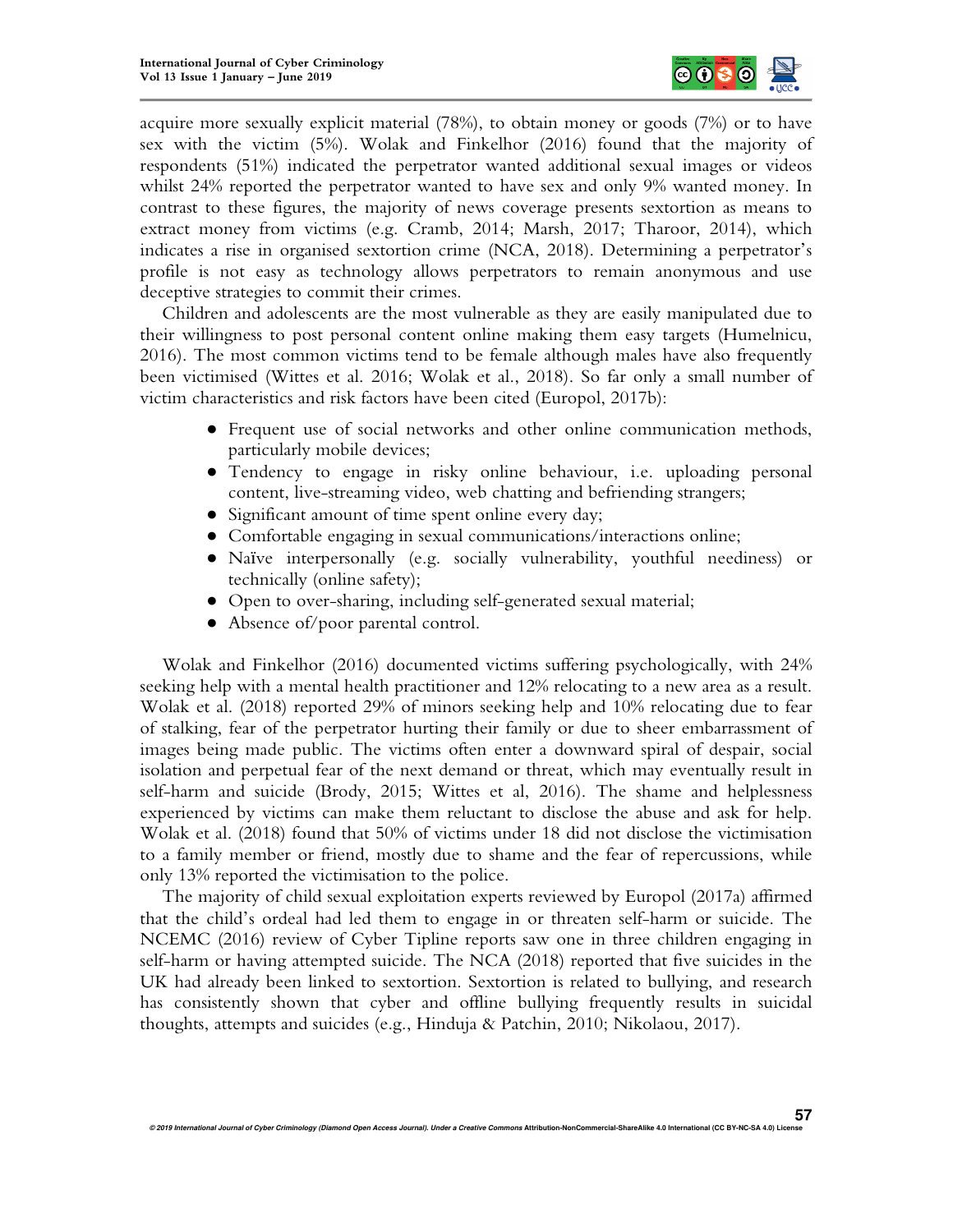## **Aim and Rationale of the Present Study**

Understanding the impact of victimisation is important so that service providers can provide appropriate services to victims and their needs following trauma. Research into sextortion victimisation has provided some insight into the emotional and psychological effects that individuals, families and friends may suffer (see Wolak & Finkelhor, 2016) but it is still not clear how sextortion leads to suicide. Given the gaps in current literature related to sextortion, the present study sought to examine the reactions of victims to sextortion that increase the risk of suicide by examining cases of online cases of sextortion that led to the death by suicide of the victim. Finally, taking into account previous literature (Brody, 2015; Europol, 2017a; NCEMC, 2016; NCA, 2018; Wittes et al., 2016; Wolak & Finkelhor, 2016; Wolak et al., 2018), indicating that sextortion frequently leads to self-harm and suicide, it is expected that common antecedents to suicide will result from the analysis of the utilised cases in this study.

## **Method**

#### **1.1.** *Cases Identification*

To identify cases of sextortion leading to suicide, a search on Google search and YouTube was conducted using a combination of relevant terms such as "sextortion", "suicide", "webcam blackmail", "young victims", and "sextortion AND/OR resulting in suicide". Only three cases were significantly talked about in the media, following the victims' suicide: the case of Amanda Todd, Daniel Perry and Ronan Hughes. The Google search generated news reports from various news outlets (e.g. BBC News, The Guardian, The Times), which were then used for data collection. These reports mentioned instances where sextortion had resulted in suicide but did not provide further information.

The news reports on Amanda Todd talked about a YouTube video created by the aforementioned victim one month prior to her suicide. Thus, to try and supplement the news reports, a YouTube search was carried out, using the names of the three victims plus the same combination of search words used for the Google search. This generated more content on Amanda Todd, including an interview with her mother, but no content on the other two cases. Therefore, it was decided to use a combination of discovered YouTube videos and news reports containing most information on each case. Finally, it should be mentioned that search engines are powerful, easy to use tools capable of providing all kinds of information (Wang, Wu, Luo, Zhang & Dong, 2017), and were considered the most appropriate and direct way to find data on any possible victims of sextortion resulting in suicide.

## **1.2.** *Data Analysis*

To accomplish the aim stated above, a thematic analysis of publicly available material of these cases was used to discover themes associated with suicide and how they may have originated by being subjected to sextortion. Thematic analysis is a rigorous qualitative method of unearthing, analysing, organising and dissecting themes from data to provide a detailed description of possible patterns to answer particular research questions. Despite criticism, thematic analysis can be used across a range of research processes and epistemologies to give useful psychological interpretations of data as well as generate any unanticipated insights (Attride-Stirling, 2001; Braun & Clarke, 2006). To best generate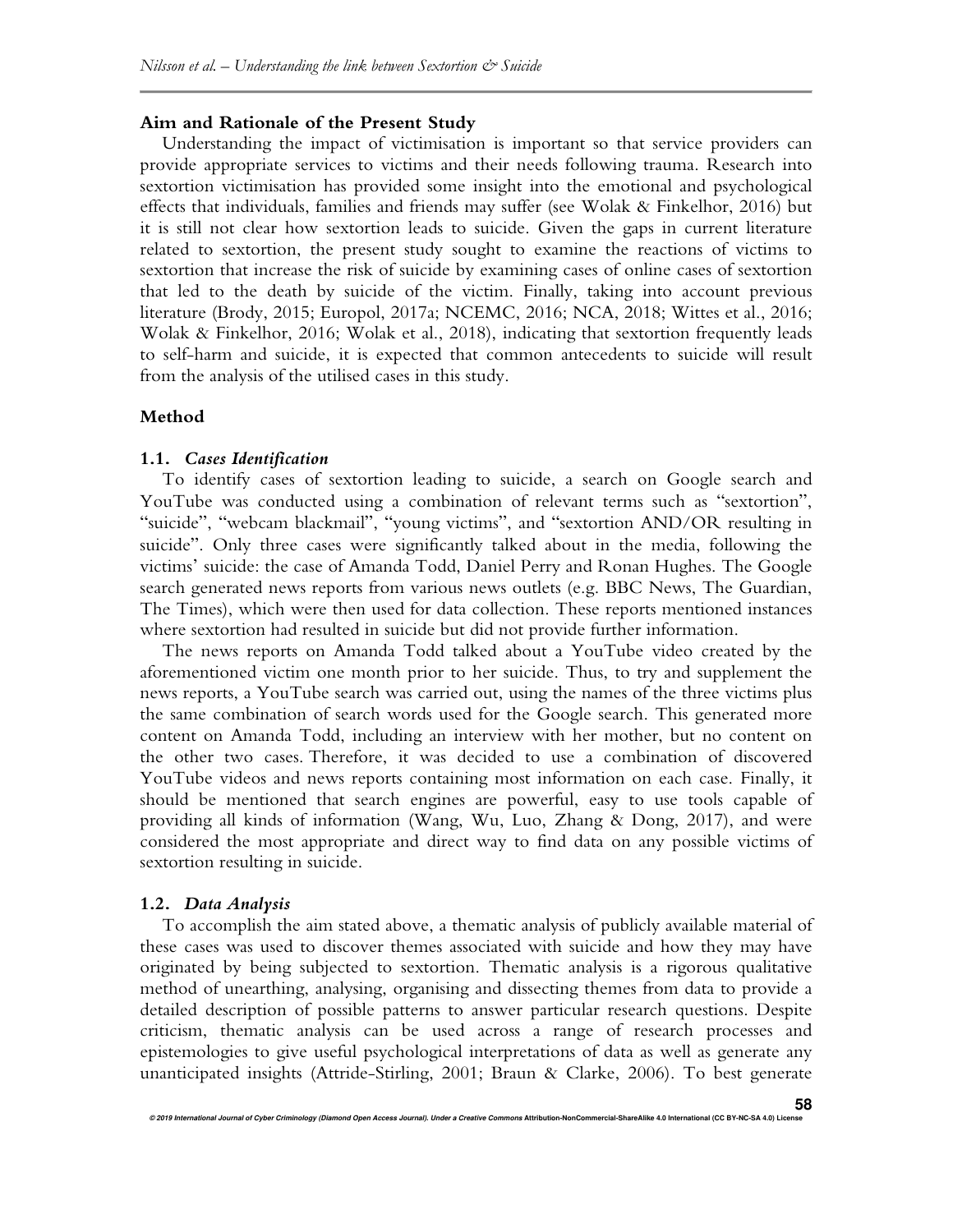

themes and descriptive insights into a poorly researched phenomenon, a step-by-step approach was used, similar to that proposed by Braun and Clarke (2006).

The selected source material was imported into QSRNvivo 11 for Mac (QSR International, 2018), a qualitative data analysis software package used for coding, accessing text, displaying completed codes, writing memos and presenting results in graphical form (Oliveira, Bitencourt, Santos & Teixeira, 2015).

A deductive and step-by-step approach was used to guide the thematic analysis for this study (Braun & Clarke, 2006). This involved first engaging with the data gathered by transcribing the Amanda and Carol Todd YouTube videos, reading and re-reading source material and noting down any initial thoughts, followed by generating preliminary codes based on the theoretical understanding of suicide and its antecedents including codes relating to sextortion and its consequences. Data were collated in accordance to these codes and themes were defined after reviewing the source material. A theme had to contain a certain level of pattern or meaning within the data in relation to the research aim (Braun & Clarke, 2006). Further coding took place to make sure no codes were missed earlier. To create the codes, previous literature was taken into account; some indicative examples are psychological distress (Wolak & Finkelhor, 2016), social isolation (Brody, 2015; Wittes et al, 2016), shame and helplessness (Wolak et al., 2018), and selfharm (NCEMC, 2016).

The themes were collated and then categorised into Common and Non-common themes. Themes that were common in at least two of the three cases were classified as Common themes. Non-common themes resulted from the cases, individually.

# **Results**

# **2.1.** *Amanda Todd*

In September 2012, 15-year-old Amanda Todd from British Columbia, Canada posted an eight-minute video on YouTube called "My Story: Struggling, Bullying, Suicide, Selfharm" (Todd, 2012). Amanda never spoke in the black and white video but used flashcards to detail her tragic experience. One month after the video was uploaded, she died committing suicide (Farrall, 2015).

In 2010, she had moved in with her father and started Grade 7. She spent time in webcam chat rooms and was contacted by an unknown individual posing as a young boy (CBC News, 2017), with whom she started building an online, and what she thought, trusting relationship. Influenced by his flattering compliments, she exposed her breasts on camera (Smith, 2016). The individual, who was recently identified as a Dutch man in his thirties named Aydin Coban took a photo of her webcam flash. Not long after, Amanda received messages demanding her to perform a show on camera. He threatened in a Facebook message (Pursaga, 2012) to release the material to her family and friends if she did not comply. Amanda refused and was later visited by the police, only to inform that the picture of her breasts was circulating the Internet (Todd, 2012; Smith, 2016). The picture had been featured on a fake Facebook page made by the perpetrator to which her friends were added (The Canadian Press & Postmedia News, 2015).

The image sparked a series of ugly events: relentless bullying by her peers, online harassment and physical assaults (Farrall, 2015). Amanda moved and changed schools, but the perpetrator kept stalking her online, befriended all her new school friends and forwarded the photo of her breasts. She was subjected to slut shaming with hate pages and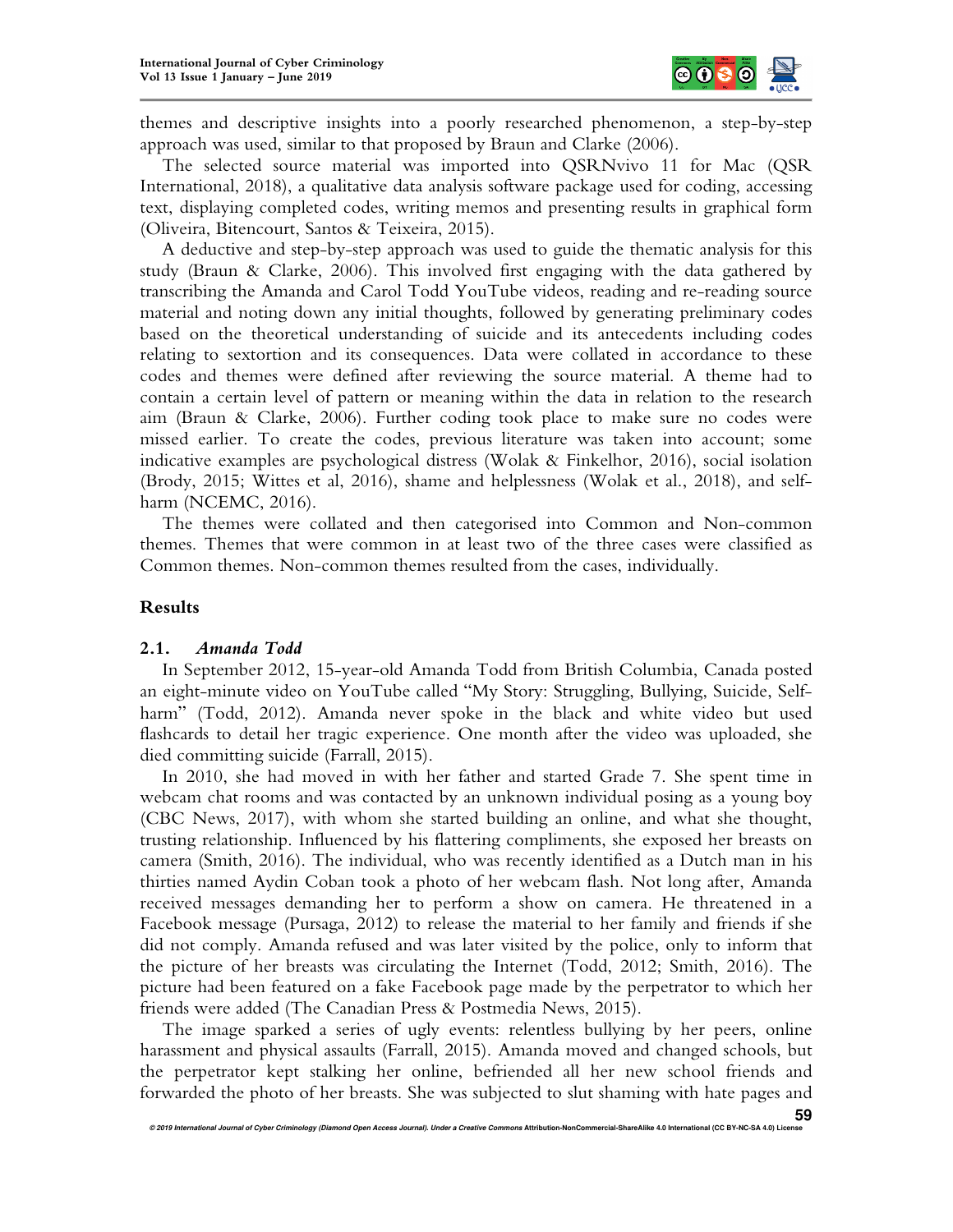memes spreading across the Internet smearing her reputation and telling her to kill herself (Bleaney, 2012; Farrall, 2015).

The cyber-bullying and constant harassment resulted in depression; Amanda became withdrawn, anxious, began to use drugs and alcohol and attempted to die by suicide by drinking bleach. Upon hospital release, additional abusive posts had been posted on her Facebook page urging her to kill herself. Amanda's family moved again but the abuse followed resulting in self-harm, more suicide attempts and finally, five weeks after the release of her Youtube video, she hanged herself (Lester, McSwain & Gunn, 2013; Manning, 2012).

There is no indication of anyone trying to intervene in the 39 days between the video release and Amanda's suicide (Lester et al, 2013). Afterwards, Amanda's case gained worldwide media attention, reaching 16 million views.

## **2.2.** *Daniel Perry*

Daniel Perry was a 17-year-old apprentice mechanic from Fife, Scotland, who died by suicide on July 15, 2013. An individual pretending to be an American girl of Daniel's age contacted him on Skype. However, Daniel was being recorded, while being encouraged into sexual encounters, by an organised group of criminals based in the Philippines. The perpetrators then threatened Daniel with the recorded material, saying they would send it to all his friends and family unless he paid money into a bank account (Carrell, 2013) or he "would be better off dead". After receiving the threats, he replied "bye" (Hartley-Parkinson, 2013).Within an hour of the last threats, Daniel jumped from the Forth Road Bridge outside of Edinburgh. He was rescued by a lifeboat crew, but died soon after (Cramb, 2014).

During the enquiries, it was revealed that in the months before his death, Daniel had been urged to kill himself by anonymous users on Ask.fm, a popular question and answer platform site, where users can ask and answer controversial questions anonymously (Byrne, 2013; "Explained: What is Ask.fm?",n.d.).

# **2.3.** *Ronan Hughes*

Ronan Hughes was a 17-year-old boy from County Tyrone, Ireland, who died by suicide on June 5, 2015, after being sextorted by an individual, now identified as Iulian Enache. Enache, pretending to be a teenage girl named 'Emily MaGee', approached Ronan in an online forum. The conversation subsequently moved to Skype where he lured Ronan to share sexually explicit videos and photos of himself. Emily MaGee then befriended Ronan using a fake Facebook profile. Next, Ronan received a message from Emily threatening to distribute the material Ronan had shared on Skype unless he paid an equivalent of £3,000 in bitcoin. Ronan realised he had been deceived (Conlon, 2017; Mooney, 2017).

The threats became more menacing; "You have 48 hours from now. The time is running out. Now you have 47 hours and 59 minutes. Do not try any stupidity; you'll only make things worse" (Mooney, 2017), "I will destroy your life" (Conlon, 2017). Ronan was reportedly terrified and confided in his parents about the blackmail. They contacted the police and were advised to ignore the blackmail and not pay the sum (Belfast Telegraph, 2015).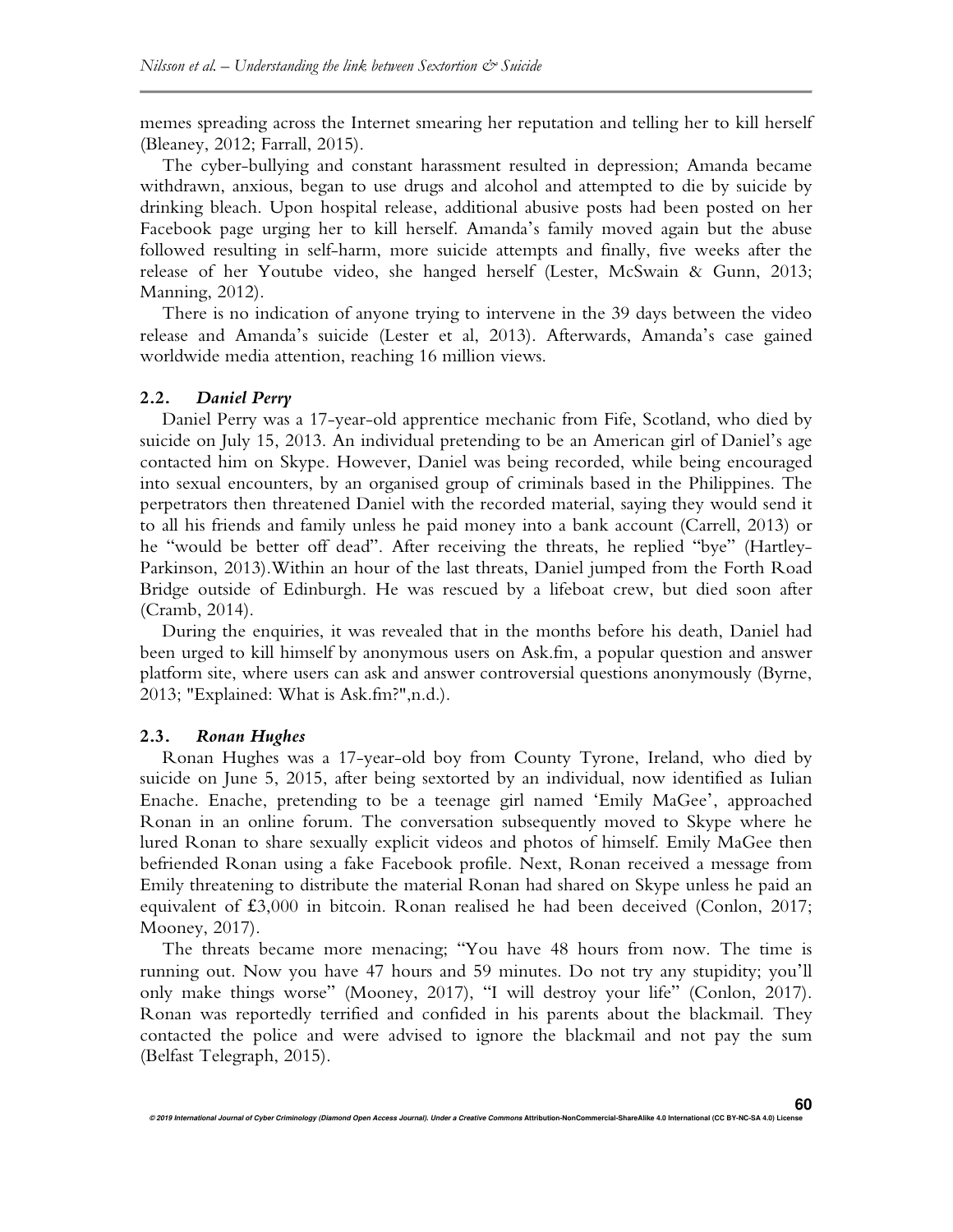

A few days later, the perpetrator carried out his threat. One of Ronan's friends contacted him to say she had received a link with intimate images of him. He called his mother and told her what had happened. She called his father who left work and went home to find a note from Ronan with the words "back field". He found Ronan's body in the field behind their home (Conlon, 2017).

# **2.4.** *Themes*

Thematic analysis performed on the source material created themes that could be divided into two categories: common and non-common themes. A third category of Assumed theme was created as a result of a separate informal analysis (see Figure 1).The common themes identified for all three cases were fear, helplessness, hopelessness, general distress, humiliation, self-blame and shame.



# **Figure 1. Thematic map of all themes discovered during analysis of all three cases.**

The themes that were common between Amanda and Daniel were helplessness, hopelessness, fear, shame and humiliation. The themes that were common between Amanda and Ronan were helplessness, hopelessness, fear and humiliation. The themes that were common between Daniel and Ronan were helplessness, general distress, hopelessness, humiliation, self-blame and fear.

Non-common themes are relevant themes only identified in at least one case, and included anxiety, depression, self-harm, suicide attempt, suicidal thoughts, social isolation, loneliness and treatment. These were present for Amanda Todd because, for Amanda, there was the detailed video confession that she recorded before her death. Her personal material gave some additional insights into the state of mind of a victim of sextortion prior to suicide. This allowed for a small, third category of an assumed theme not produced by the thematic analysis but inferred from Amanda's statements, that is, low self-esteem.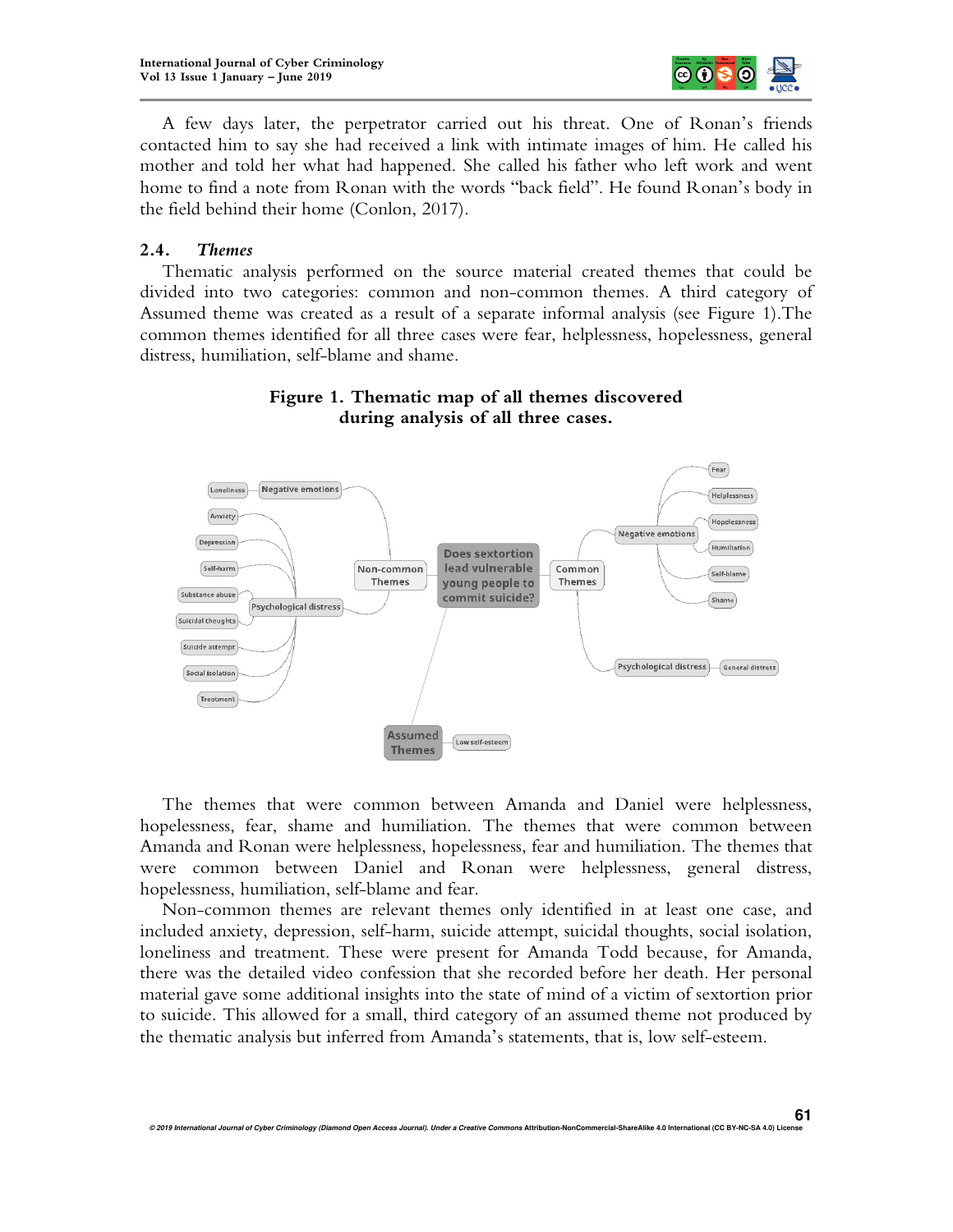# **2.5.** *Examples of the Themes*

## *2.5.1. Fear*

Fear was expressed in all three cases. Sextortion victims often experience fear about waiting for the next demand from the sextortionist, fearing they will never stop or fearing the repercussions of sexually explicit material being released (Wittes et al., 2016). This was the case for Daniel ("*Within an hour of the threat and fearing for the repercussions he went to the Forth Road Bridge where he jumped to his death last month"*) and Ronin (*"Terrified and embarrassed, the teenager eventually confided in his parents and told them he was being blackmailed."*).

The fear of their reputation being ruined and fearing what the unknown perpetrators might do is overwhelming and can cause anxiety-related issues known to relate to suicidality (Capron et al., 2011).In Amanda's case, fear was associated with the perpetrator stalking her: *"I then moved…So I moved schools again…"*. Amanda's mother reported: *"Every time she moved schools, he would go"*

## *2.5.2. Helplessness and Hopelessness*

All three cases reported feelings of helplessness and hopelessness. For Amanda: "*But that error couldn't be erased because it was on the Internet*". "*She tried to change schools as a fresh start but… social media made it hard because wherever she went it followed her.*" For Ronan, the police provided no help. Ronan's father said: "*He* [the police officer] *told us that he couldn't guarantee that. For Ronan, it was totally dismissive.*" Daniel also fit this theme. "*He was left so traumatised by his ordeal that he chose to take his own life*""*He replied* [to the perpetrator] *with one word, "bye", and an hour later he took his own life.*"

The release of material on an online platform is near impossible to reverse (Europol, 2017). The concept of dignity and self-respect can be destroyed in seconds and as with Amanda, this followed her wherever she went producing feelings of helplessness, which may quickly have turned into hopelessness:"*Lost all my friends and respect people had for me.*"

## *2.5.3. Shame, Humiliation and Self-blame*

Shame was evident in cases, especially where fear of repercussions or release of material was mentioned. For Daniel, "*…Fearing for the repercussions he went to the Forth Road Bridge where he jumped to his death last month.*" "*Knowing him as I do, he has felt embarrassed, horrified and has thought he's let everybody down.*" Here, Daniel decided to "hide and escape" from those who he thought would have found him unworthy of his actions and chose not to disclose the sextortion to his parents or police fearing judgment for his mistakes. As Europol (2017:21) stated, "shaming…perpetuates the child's victimisation and creates a culture that is not conducive to disclosing victimisation." In Wolak and Finkelhor's (2016) more than 1/3 of the sample did not disclose due to shame and humiliation.

In Amanda's video, shame shows how she experienced the whole self as wrong, a powerful driving force of suicidal behaviour (Mokros, 1995). "*It was my fault and my idea.*" She blamed herself for her actions, ashamed and humiliated of her photo being "*sent to everyone.*"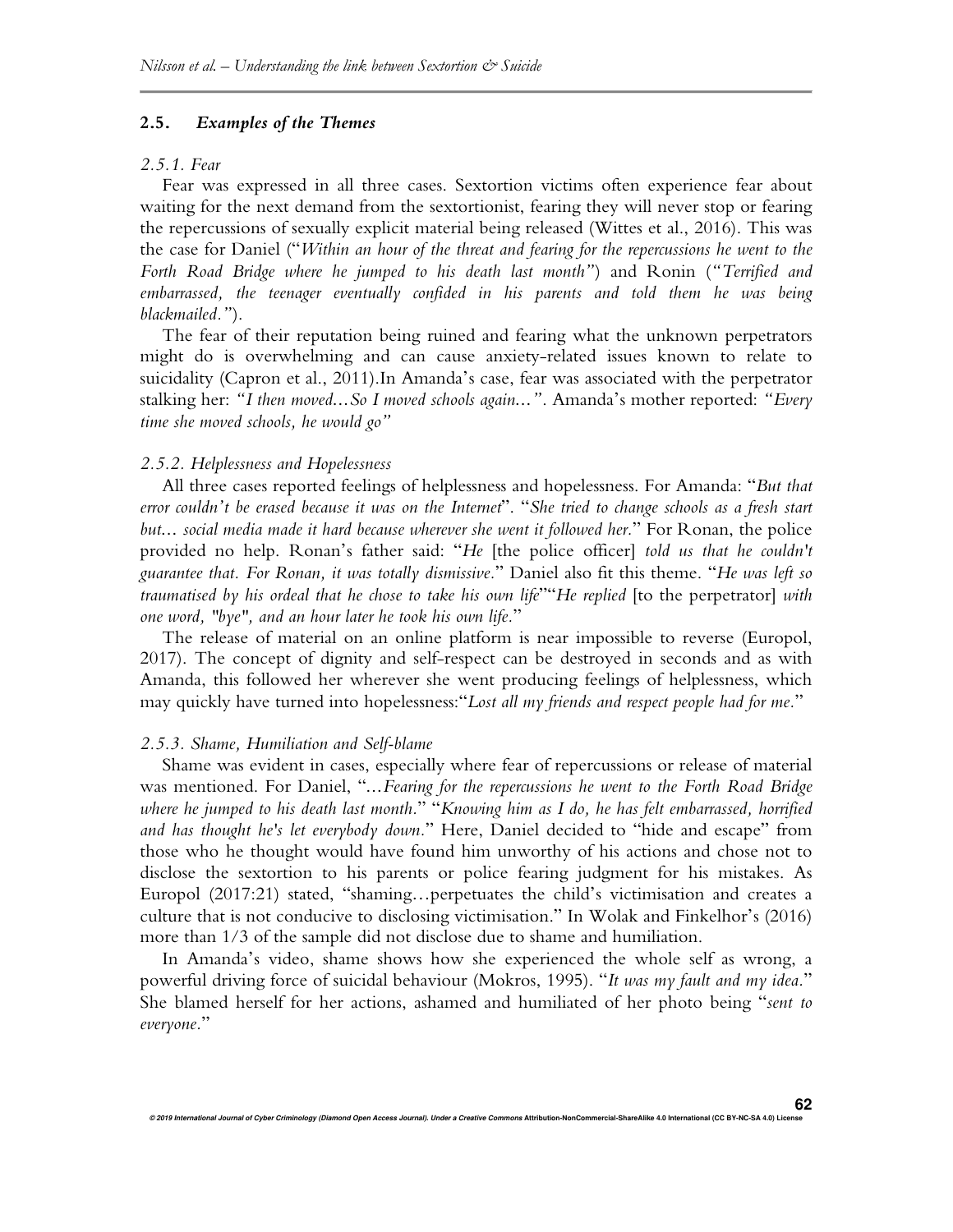

In Ronan's case, there was also an element of self-blame in the "*I've just committed social suicide*". As previously mentioned, shame in conjunction with humiliation have featured in young people's suicidal experiences (Fullagar, 2003).

In light of this, it is easier to visualise how shame and humiliation may have been potential facilitators to suicide in the above cases and it is important to note that self-blame is often felt by victims as a consequence of sextortion (Wolak & Finkelhor, 2016).

# *2.5.4. General distress*

There was some form of psychological distress in all three cases. For Amanda, this distress and types of distress was more discernible (see *Non-common themes*) compared to case two and three where there was less information available.

For Daniel and Ronan, the distress caused by sextortion was evident in their parents' comments that both boys were not distressed before being subjected to sextortion. "*[Daniel] was not the type of person who let things get him down. He was a happy laddie, not depressed and the last type of person you would think would take their life*". *"…To think that Ronan was living life to the full and then all of a sudden something like this can pop-up and take his life.*"

This demonstrates the dangers of sextortion, including youth vulnerability, and how damaging consequences can lead to suicide. For Ronan the ordeal "*proved too much,*" and Daniel was left "*traumatised.*" Sextortion affects young people more seriously than adults (Wolak et al., 2018) and in these two cases, events escalated very quickly from spending time getting to know people online to suicide.

# **2.6.** *Non-common themes*

This category contains those themes that were only present in at least one case. Amanda Todd provided the richest source material. The themes included: *anxiety, depression, loneliness, substance abuse, social isolation, self-harm, suicidal thoughts, suicide attempt* and *treatment*.

Amanda's anxiety and depression are apparent in her video confession and began after her photo had been released on the Internet:*"…My photo was sent to everyone…I then got really sick and got…Anxiety, major depression and panic disorder*." In her interview, Amanda's mother reiterated this:"*It brought out her anxieties and then her anxieties just escalated."* The anxiety and depression became worse with time as the photo triggers a wave of school and cyber bullying: "*It brought a new round of comments from her peers and…it just spiralled her depression."* "*My anxiety got worse…My anxiety is horrible now…Im really depressed…Im on anti deppresants now.*"

As seen by the *Common themes*, helplessness and hopelessness were also components of Amanda's negative outcomes and these together with loneliness are all known correlates of depression and antecedents in many suicide cases (Holland et al., 2017; Page et al., 2006). Amanda felt completely alone: "*Didn't have any friends and I set at lunch alone…I was all alone…I have nobody…I need someone.*"

There was only one mention of substance abuse in the Amanda's material: *"I then moved and got into Drugs & Alcohol…"* Social isolation is also a consequence of sextortion as mentioned earlier; not being able to speak to anyone out of fear of repercussions or as part of being bullied due to the release of material by the perpetrator. Amanda's bullying and rejection by her peers left her feeling isolated, anxious and more withdrawn: "*My anxiety*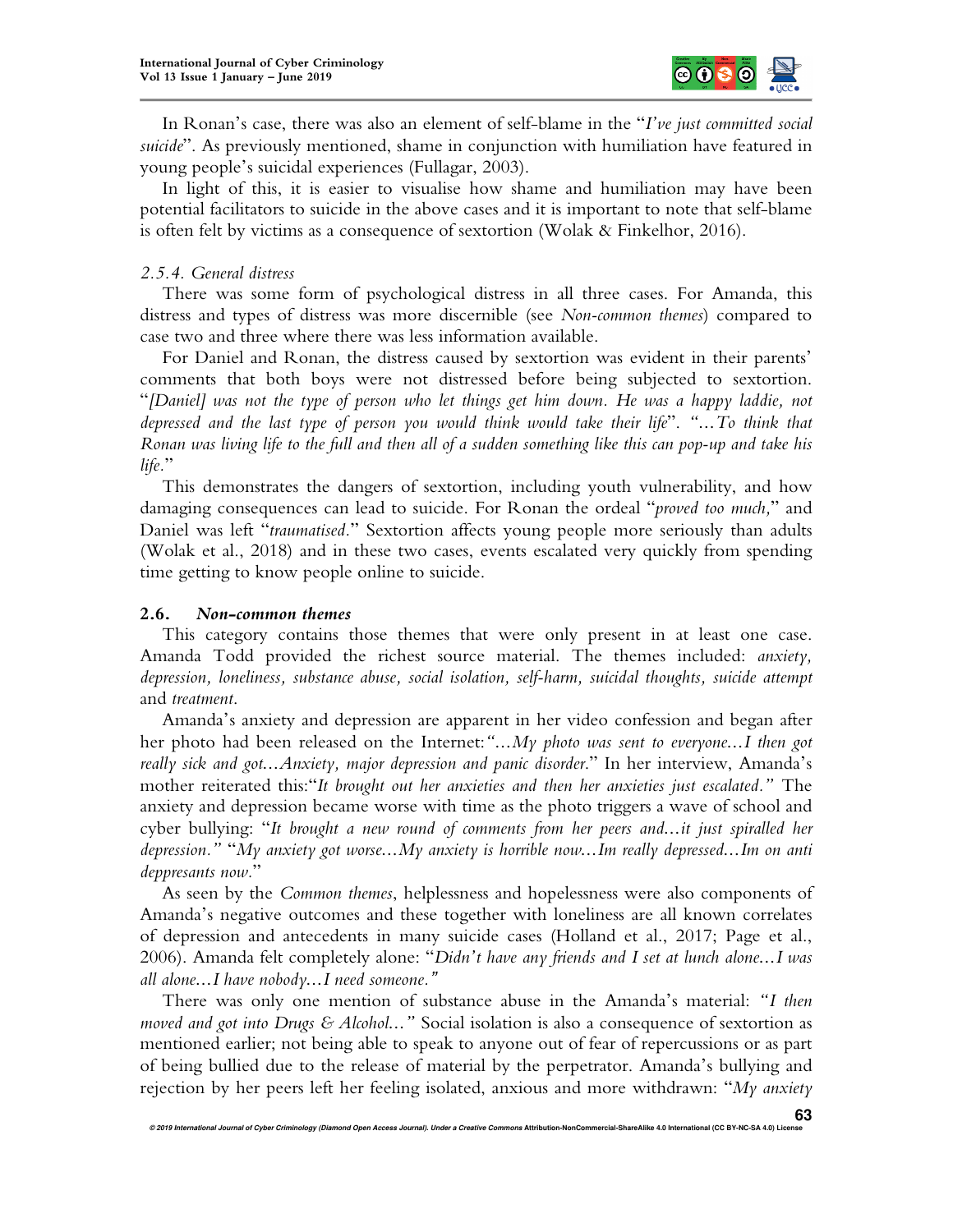*got worse…couldn't go out…My anxiety is horrible now…never went out this summer…All from my past… can't go to school meet or be with people*"

## 2.6.1. *Self-harm, suicidal thoughts and suicide attempt*

Amanda was left in such despair after the release of the sexual image by the perpetrator that acts of self-harm extending to suicidal thoughts and attempts ensued, graphically highlighted by an image of cuts on a forearm flashed at the end of her video:"*I started cutting…constantly cutting.*" Amanda's self-harming progressed to suicidal thoughts including attempts after school peers physically bullied her: "*She threw me to the ground a punched me several times…I wanted to die so bad…when he brought me home I drank bleach…*" This triggered a wave of further online harassment where pictures of Amanda were altered into fake advertisements for bleach, in reference to her first suicide attempt: "*People are posting pics of bleach, clorex and ditches.*""*It killed me inside and I thought I was gonna actually die*"

#### *2.6.2. Treatment*

Amanda's parents helped Amanda seek mental health support too: "*We provided her with*  when she was in need of, of support there was counselling available to her. There was doctor support *available to here. Erm, there was school support available for her. Erm, we did everything*." Amanda received treatment but the continuous online shaming and bullying prevented her from getting better: "*I messed up but why follow me." I left your guys city…I'm constantly crying now…" "Im on anti deppresants now and counselling and a month ago this summer.*"

## *2.6.3. Assumed Theme*

This theme was not explicitly stated in Amanda's account or in the other source material. However, a few statements in Amanda's video implied a lowered self-esteem in light of her ordeal:"*I felt like a joke in this world…" "It killed me inside…" "Everyday I think why am I still here?" "All from my past…lifes never getting any better…"*

Amanda experienced a sense of worthlessness and hopelessness, characteristic of a low self-esteem (Hong et al., 2014), indicating that she did not think high enough of herself any longer, to the point where she did not believe her situation would improve. As mentioned previously, humiliating experiences can result in lowered self-esteem, putting youths at a heightened risk of self-harm and suicide. This in combination with the hopelessness, loneliness, depression and continuous bullying by her peers put Amanda at a severe risk for suicide, highlighted by her video confession.

# **Discussion and Conclusion**

This is one of the first studies looking into sextortion and suicide. It sought to identify themes within three high-profile cases of sextortion to see if and how they may be connected to young people committing suicide. The results outlined above have provided valuable insight into these contributing factors. Moreover, as expected, it was found that common antecedents were evident throughout the three deeply analysed cases in this study, which are further discussed below.

First, the results identified a group of common themes in the three cases which confirmed that victims of sextortion that have died by suicide experienced typical negative emotions identified as accompanying sextortion in past studies (Wittes et al., 2016; Wolak et al, 2018). The three cases indicated that the individuals experienced a significant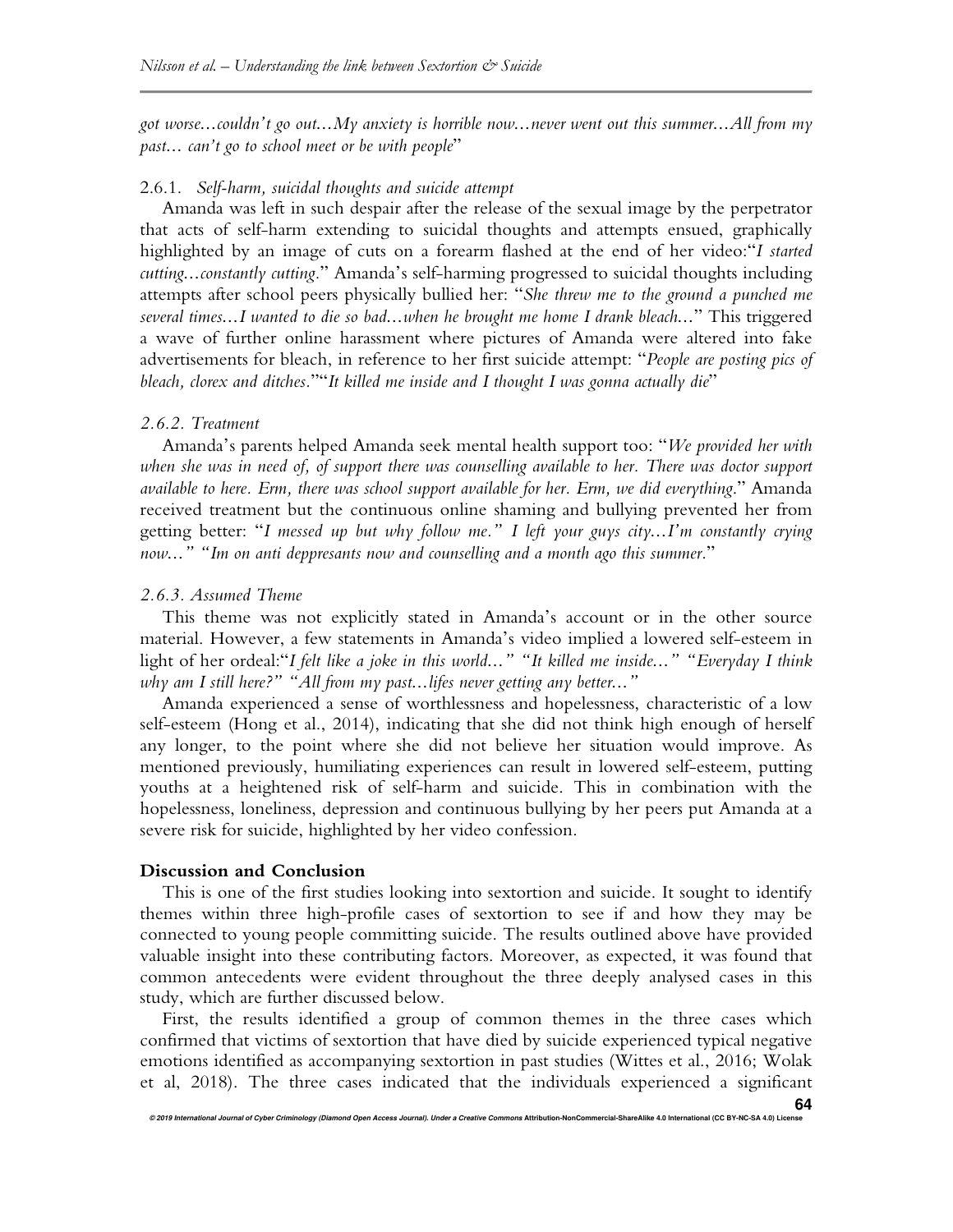

amount of hopelessness, shame and humiliation and, for Daniel, the fear of materials being released was enough to distress him to the point of suicide. In Amanda's case, her hopelessness and helplessness are well-known antecedents of suicides (Holland et al., 2017; Page et al., 2006). In particular, shame is a potent risk factor for suicide. In guilt, one has behaved wrongly, and one can apologise. In shame, people want to hide from others, and suicide is the ultimate way of hiding (Lester, 1997; Mokros, 1995).

Second, the thematic analysis identified a number of non-common themes in the source material from Amanda. The materials in case three were the most abundant because of her own posted video on YouTube and provided additional evidence into sextortion and suicide. Amanda's video confession detailed her mental health struggles following the release of her photo. She became anxious, depressed, and socially isolated which lead to self-harming and attempted suicide, risk factors for eventual suicide (Capron et al., 2011; Holland et al., 2017).

The assumed theme, low self-esteem, is important because of previously stated connections to suicide, cyber-bullying- and offline bullying (e.g. Hawthorn et al., 2012; Hinduja & Patchin, 2010; Nikolaou, 2017; Tzani-Pepelasi, Ioannou, Synnott & Ashton, 2018). Amanda's self-esteem was significantly lowered, especially as a result of the bullying that followed the release of the photo.

The size of the study sample affects the overall generalizability of the study. Although case studies are good for providing rich, in-depth understanding into phenomena (Tsang, 2013), three single cases for thematic analysis may be considered too small to provide data generalizable to the wider population. However, the lack of published data or material on victims of sextortion dying by suicide made any other methodology impossible at the time of this research.

The lack of publicly available data or material may be due to the severe underreporting of sextortion incidents making it difficult to realise its true scope (Açar, 2016; Europol, 2017). Even for the three cases that were identified, news articles often reported the same things and did not present details about the victims. In addition, the possibility of misinformation regarding the cases and the related details cannot be disregarded, except for the video of Amanda Todd, prior to the suicide. Relying on second hand sources often poses a risk; data collected from online sources cannot always be confirmed. Therefore the findings should be considered with caution.

The negative outcomes and severe consequence of suicide greatly supports the need for appropriate prevention and intervention strategies as well as further research on sextortion. These findings can contribute to prevention strategies that reach out to young people, parents and schools, to address sextortion, online risky behaviour, cyber-bullying, online relationships and the distribution of intimate material on the Internet. Such programs can give adolescents better awareness of the signs and dangers of sextortion, acceptable and unacceptable online communication, irresponsible sharing of sexual material (Europol, 2017a) and teach adolescents how to recognise unhealthy relationships by helping build resilience when under such circumstances (Wolak et al., 2018).

Mental health and medical services working with young people can learn from the results and understand how to assist victims with provide emotional support and advice (Europol, 2017a). The results of this research should act as a basis for indicating the best methods of support to address the negative outcomes at every stage of sextortion. It is also important to increase bystander awareness (Wolak et al., 2018). Family and friends are usually the ones closest to the victims, and since victims are often reluctant to disclose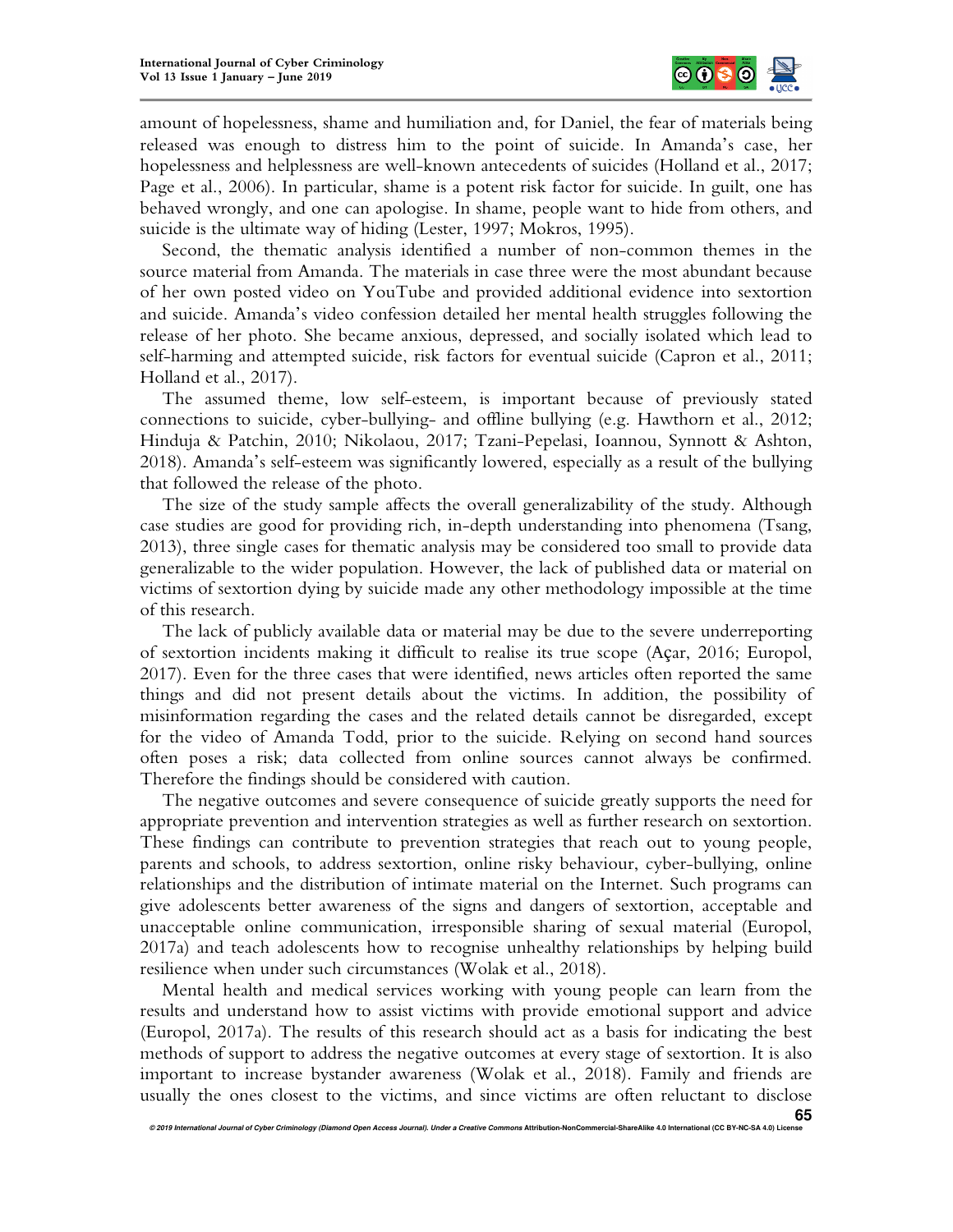their ordeal for fear of being judged, the support system should be able to proactively recognise sextortion signs to address and minimise harm and create a safe disclosing environment.

Moreover, there needs to be an improved sensitivity by law enforcement agencies to victims of sextortion. Ronan's plight was dismissed by the police, and he was told to simply ignore the demands. Police officers could benefit with training on the perpetrator's behaviour and helped to develop skills to avoid intensifying the sense of shame and selfblame experienced by many victims (Wolak & Finkelhor, 2016). Concluding, future research should examine in more detail the association between sextortion and bullying/cyber bullying, particularly considering the possibility of those two phenomena having common risk factors (Tzani-Pepelasi et al., 2018).

# **References**

- Açar, K. (2016). Sexual extortion of children in cyberspace. *International Journal of Cyber Criminology*, *10*(2), 110-126. doi: 10.5281/zenodo.163398/.
- Attride-Stirling, J. (2001). Thematic networks: An analytic tool for qualitative research. *Qualitative Research*, *1*(3), 385-405. doi: 10.1177/146879410100100307.
- Belfast Telegraph. (2015). Heartbroken parents say their son would still be alive if police had acted quicker. Retrieved from https://www.belfasttelegraph.co.uk/news/northern-ireland/ronan-hughes-

heartbroken-parents-say-their-son-would-still-be-alive-if-police-had-acted-quicker-31305962.html.

- Bleaney, R. (2012). Amanda Todd: Suicide girl's mum reveals more harrowing details of cyber bullying campaign that drove her daughter to her death. *Mirror*. Retrieved from https://www.mirror.co.uk/news/world-news/amanda-todd-suicide-girls-mum-1379909.
- Braun, V., & Clarke, V. (2006). Using thematic analysis in psychology. *Qualitative Research in Psychology*, *3*(2), 77-101. doi: 10.1191/1478088706qp063oa.
- Brody, L. (2015). Meet Ashley Reynolds, the woman fighting "Sextortion". *Glamour*. Retrieved from https://www.glamour.com/story/ashley-reynolds-the-womanfighting-sextortion.
- Byrne, P. (2013). Daniel Perry suicide: Teenage blackmail victim received death threats on ask.fm. *Mirror*. Retrieved from https://www.mirror.co.uk/news/uk-news/danielperry-suicide-teenage-blackmail-2172896.
- Capron, D., Fitch, K., Medley, A., Blagg, C., Mallott, M., & Joiner, T. (2011). Role of anxiety sensitivity subfactors in suicidal ideation and suicide attempt history. *Depression & Anxiety*, *29*(3), 195-201. doi: 10.1002/da.20871.
- Carrell, S. (2013). Scotland police investigate 'online blackmail' death of Fife teenager. *The Guardian*. Retrieved from https://www.theguardian.com/uk-
- news/2013/aug/16/internet-warnings-skype-blackmail-death.
- CBC News. (2017). AydinCoban sentenced in Dutch court to 10 years for online fraud, blackmail. *CBC News*. Retrieved from https://www.cbc.ca/news/canada/britishcolumbia/aydin-coban-sentenced-netherlands-online-fraud-blackmail-1.4027359.
- Chan, S. (2013). 'Sextortion' cases increase as Asian men targeted in steamy internet stings. *South China Morning Post*. Retrieved from http://www.scmp.com/news/hong-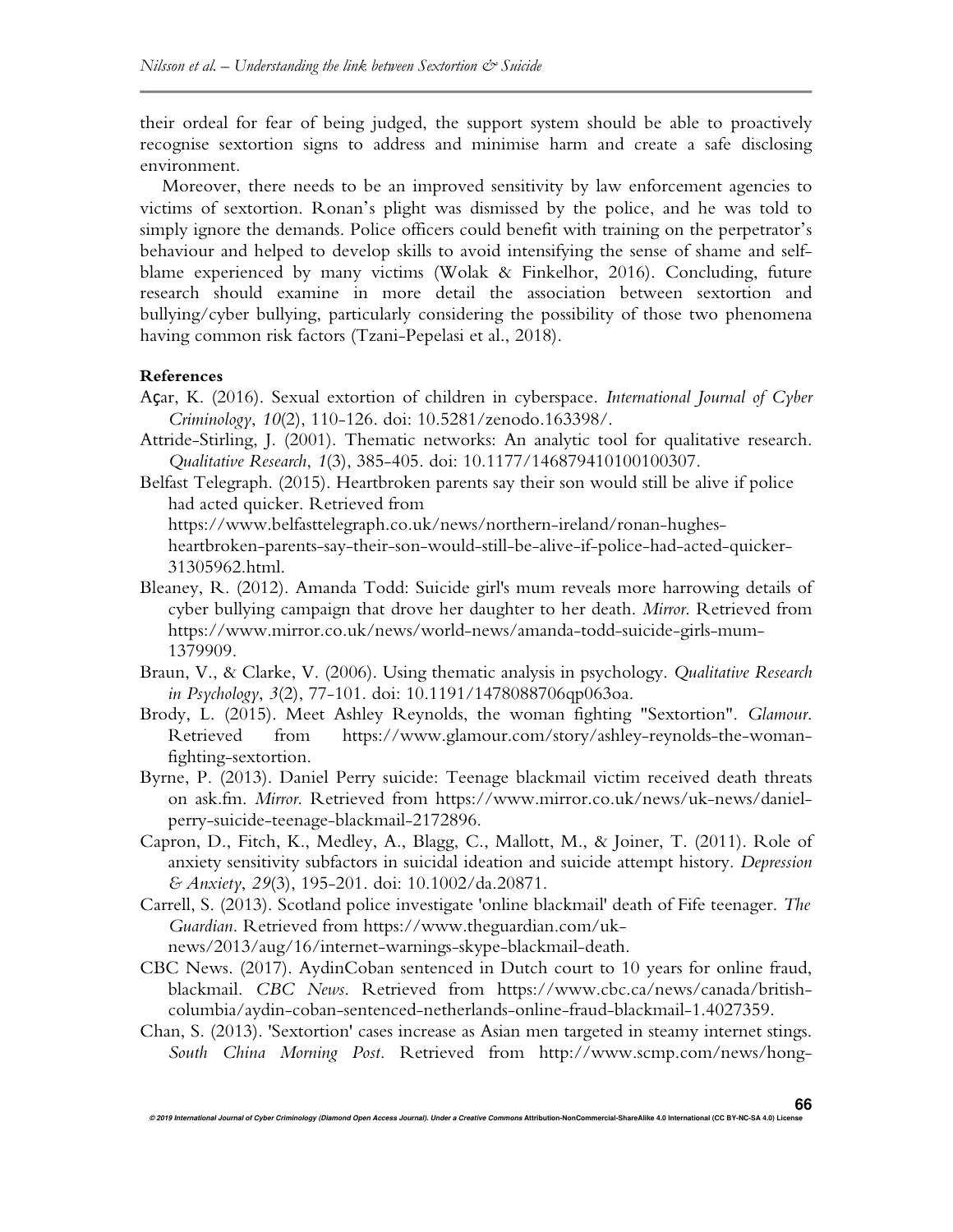

kong/article/1341324/sextortion-cases-increase-asian-men-targeted-steamy-internetstings.

- Colberg, S. (2010). Teen girls are most-common target of sextortion, OKC detective says. *Newsok*. Retrieved from https://newsok.com/article/3488122/teen-girls-are-mostcommon-target-of-sextortion-okc-detective-says.
- Conlon, O. (2017). Tragic Irish lad Ronan Hughes made desperate plea to evil sicko who blackmailed him on Facebook. *The Sun*. Retrieved from https://www.thesun.ie/news/1468083/tragic-irish-lad-ronan-hughes-madedesperate-plea-to-evil-sicko-who-blackmailed-him-on-facebook/.

Cramb, A. (2014). Filipino blackmail gang 'smashed' almost a year after Scottish teen takes his own life. *The Telegraph*. Retrieved from https://www.telegraph.co.uk/news/uknews/scotland/10803699/Filipino-blackmail-

gang-smashed-almost-a-year-after-Scottish-teen-takes-his-own-life.html. Dipa, A. (2018). Inmates allegedly target dozens of women in 'sextortion' scam. *The Jakarta Post*. Retrieved from http://www.trendmicro.com.ru/cloud-

content/us/pdfs/security- intelligence/white-papers/wp-sextortion-in-the-fareast.pdf.

Europol. (2017a). *Online sexual coercion and extortion as a form of crime affecting children: Law enforcement perspective*. The Hague: European Union Agency for Law Enforcement Cooperation. Retrieved from

https://www.europol.europa.eu/sites/default/files/documents/online\_sexual\_coercio n\_and\_extortion\_as\_a\_form\_of\_crime\_affecting\_children.pdf.

Europol. (2017b). *Serious and organised crime threat assessment: Crime in the age of technology*. The Hague: European Police Office. Retrieved from https://www.europol.europa.eu/activities-services/main-reports/european-union-

serious-and-organised-crime-threat-assessment-2017.

- Explained: What is Ask.fm?. Retrieved from https://www.webwise.ie/parents/explainedwhat-is-ask-fm-2/.
- Farrall, J. (2015). *"I have no one, I need someone": Contexturalizing Amanda Todd within the "My Secrets" video genre* (MA). Queen's University.

Federal Bureau of Investigation. (2015). Sextortion and the Lucas Chansler case [Podcast]. Retrieved from https://www.fbi.gov/audio-repository/news-podcasts-insidesextortion-and-the-lucas-chansler-case.mp3/view.

- Fullagar, S. (2003). Wasted lives: The social dynamics of shame and youth suicide. *Journal Of Sociology*, *39*(3), 291-307.doi: 10.1177/0004869003035076.
- Hartley-Parkinson, R. (2013). Dunfermline teenager, Daniel Perry, 17, kills himself after blackmailers trick him on Skype. *Daily Mail Online*. Retrieved from http://www.dailymail.co.uk/news/article-2394520/Dunfermline-teenager-Daniel-Perry-17-kills-blackmailers-trick-Skype.html.
- Hinduja, S., & Patchin, J. (2010). Bullying, cyberbullying, and suicide. *Archives of Suicide Research*, *14*(3), 206-221. doi: 10.1080/13811118.2010.494133.
- Holland, K., Vivolo-Kantor, A., Logan, J., &Leemis, R. (2016). Antecedents of suicide among youth aged 11–15: A multistate mixed methods analysis. *Journal of Youth & Adolescence*, *46*(7), 1598-1610. doi: 10.1007/s10964-016-0610-3.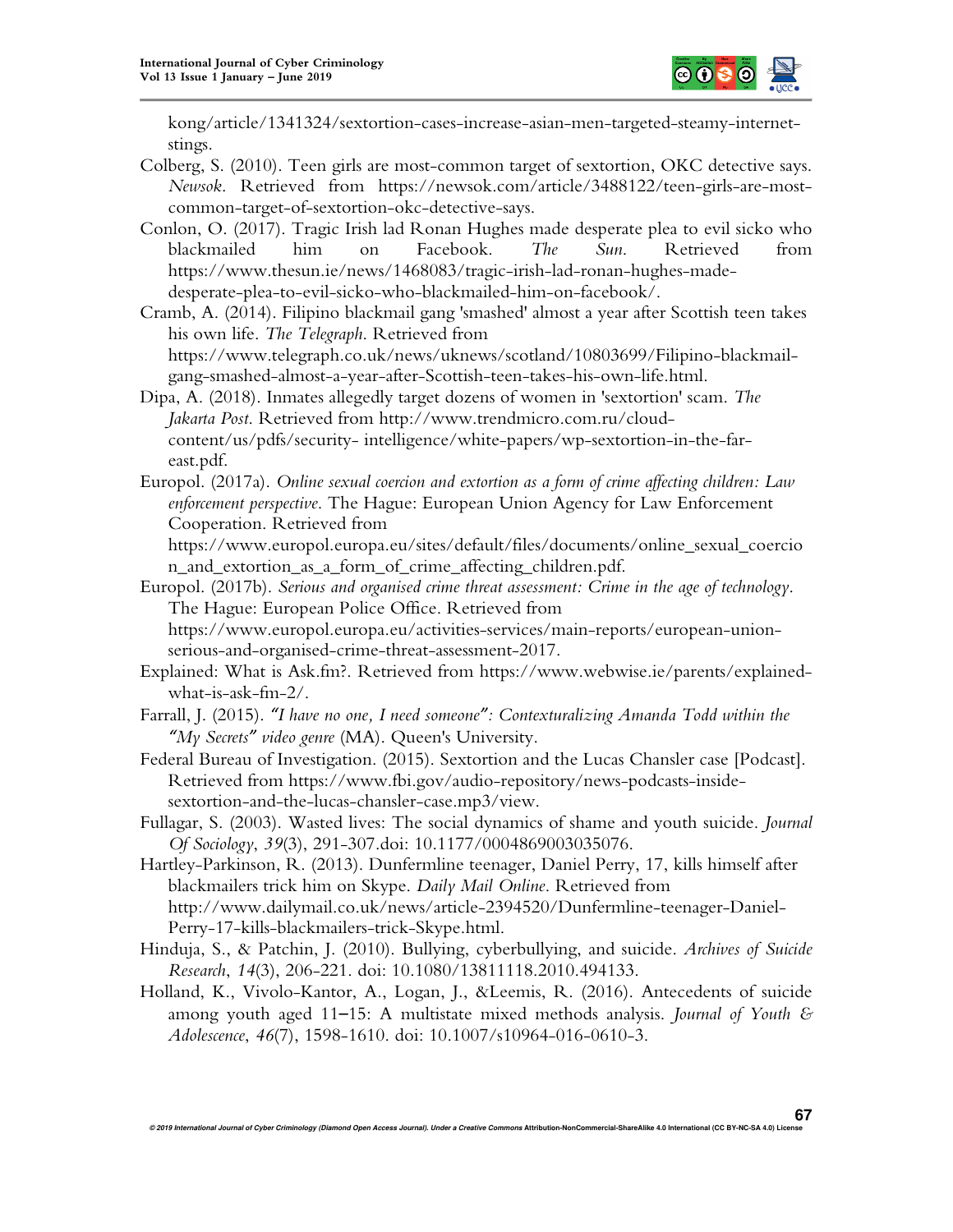- Hong, J., Kral, M., & Sterzing, P. (2014).Pathways from bullying perpetration, victimization, and bully victimization to suicidality among school-aged youth. *Trauma, Violence, & Abuse*, *16*(4), 379-390. doi: 10.1177/1524838014537904.
- Humelnicu, I. (2016). Sextortion The newest online threat. *AGORA International Journal of Administration Sciences*, *1*(1), 7-13. Retrieved from http://univagora.ro/jour/index.php/aijas.
- International Association of Women Judges. (2012). *Stopping the abuse of power through sexual exploitation: Naming, shaming, and ending sextortion*. Washington, DC: International Association of Women Judges. Retrieved from http://www.iawj.org/wp-content/uploads/2017/04/Corruption-and-Sextortion-Resource-1.pdf.
- INTERPOL. (2018). *Online safety / Sextortion*. INTERPOL. Retrieved from https://www.interpol.int/Crime-areas/Cybercrime/Online-safety/Sextortion.
- Kennedy, D. (2010). More details emerge on 'Sextortion' hacker suspect. *Forbes*. Retrieved from https://www.forbes.com/sites/firewall/2010/06/25/more-detailsemerge-on-sextortion-hacker-suspec/#4529e2303dda.
- Lester, D. (1997). The role of shame in suicide. *Suicide & Life-Threatening Behavior*, *27*(4), 352-261.
- Lester, D., McSwain, S., & Gunn, J. (2013). Suicide and the Internet: The case of Amanda Todd. *International Journal of Emergency Mental Health & Human Resilience*, *15*(3), 179-80.
- Livingstone, S., & Smith, P. (2014). Annual research review: Harms experienced by child users of online and mobile technologies: the nature, prevalence and management of sexual and aggressive risks in the digital age. *Journal of Child Psychology & Psychiatry*, *55*(6), 635-654.doi: 10.1111/jcpp.12197.
- Lynch, S. (2016). Sextortion affecting thousands of U.S. children. Retrieved from https://www.fbi.gov/contact-us/field-offices/charlotte/news/pressreleases/sextortion-affecting-thousands-of-u-s-children.
- Manning, S. (2012). Amanda Todd still a target of vile online abuse on Facebook page set up in memory of teen 'found hanged' who suffered from cyber bullying. *Mirror*. Retrieved from https://www.mirror.co.uk/news/world-news/amanda-toddfacebook-page-set-1378930.
- Marsh, S. (2017). Alarm over steep rise in number of sextortion cases in UK. *The Guardian*. Retrieved from https://www.theguardian.com/uk-

news/2017/sep/03/alarm-over-steep-rise-in-number-of-sextortion-cases-in-uk.

- Mokros, H. (1995). Suicide and Shame. *American Behavioral Scientist*, *38*(8), 1091-1103. doi: 10.1177/0002764295038008005.
- Mooney, J. (2017). The deadly consequences of sextortion. *The Times*. Retrieved from https://www.thetimes.co.uk/article/the-deadly-consequences-of-sextortionx92cl33xt.
- National Center for Missing & Exploited Children. (2016). Sextortion. Retrieved from http://www.missingkids.com/theissues/onlineexploitation/sextortion.
- National Crime Agency. (2018). Record numbers of UK men fall victim to sextortion gangs. Retrieved from http://www.nationalcrimeagency.gov.uk/news/1360-recordnumbers-of-uk-men-fall-victim-to-sextortion-gangs.